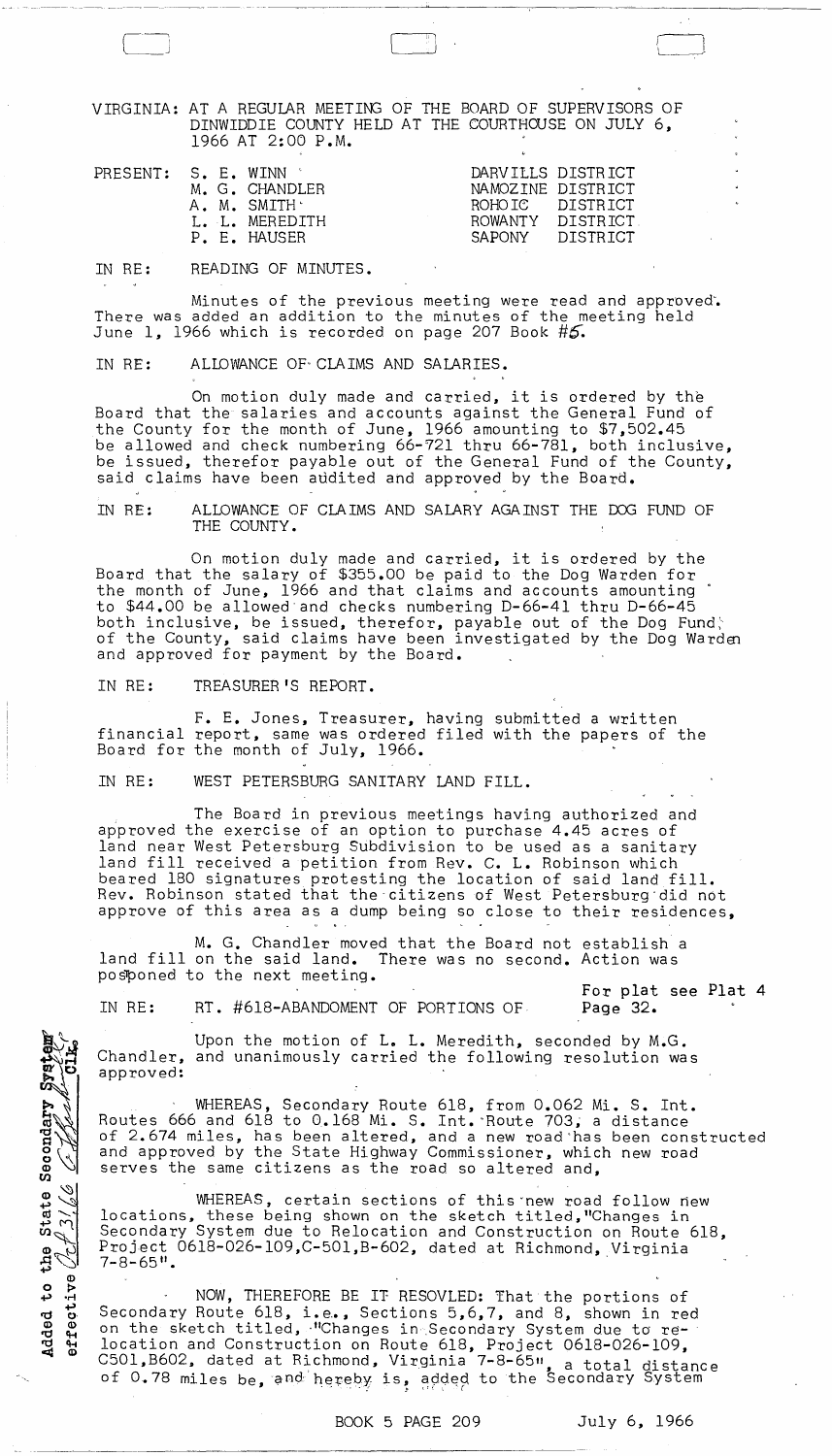of State Highways, pursuant to Section 33-141 of the Code of  $Vir\widetilde{\alpha}$  as amended;

 $\ell\geqslant 1$ And further, that the sections of old location, i.e, Sections  $1, 2, 3$ , and  $4$  shown in blue on the afore-mentioned sketch, a total distance of 0.84 miles, be, and the same hereby is, abandoned as a public road, pursuant to Section 33-76.12 of the Code of Virginia of 1950 as amended; And further, that the sections of old location, i.e,<br>Sections 1, 2, 3, and 4 shown in blue on the afore-mentioned<br>sketch, a total distance of 0.84 miles, be, and the same hereby<br>is, abandoned as a public road, pursuant to

IN RE: RT. #680 - ABANDONMENT OF PORTIONS OF Book 4 Page 32

Secondary System.

State  $\sim$ 

the

დ<br>თ

State

Added to the

**PETOCLIVE** 

Upon the motion of L. L. Meredith, seconded by M.G. Chandler, and unanimously carried the following resolution was approved:

WHEREAS, Secondary Route 680, from Int. Route 681 to 1.179 Mi. W. Route 618,-a distance of 2.022 miles, has been altered, and a new road has been constructed and approved by the State Highway Commissioner, which new road serves the same citizens as the road so altered and,

WHEREAS, certain sections of this new road follow new locations, these being shown on the sketch titled,"Changes in Secondary System due to relocation and construction on Route $~#680$ , Project 0680-026-101,C-501,B-601, dated at Richmond, Virginia  $7 - 8 - 65$ ".

 $t\frac{t}{\mathbf{v}}$ B g c G MOW, THEREFORE, BE IT RESOLVED: That the portions of<br>B g Secondary Route 680, i.e., Sections 4,5, and 6, shown in red of Et of Secondary Route 680, i.e., Sections 4,5, and 6, shown in red on <sup>24</sup> & Secondary house occurs for Secondary System due to Relocation ~and·Construction on Route 680, Project 0680-026-101,C-501,B-601, dated at Richmond, Virginia 7-8-65", a total distance of 0.60 mile ~be, and hereby is, added to the Secondary System of State Highways,  $\zeta$  pursuant to Section 33-141 of the Code of Virginia of 1950 as amended;

And further, that the sections of old location, i.e, Sections  $1, 2$  and 3, shown in blue on the afore-mentioned sketch, a total distance of 0.63 miles, be, and the same hereby is, abandoned as a public road, pursuant to Section 33-76.12 of the Code of Virginia of 1950 as amended;

IN RE: MAITLAND VILLAGE STREETS (RITCHIE AVE. AND OAK ST.)

There was read a letter from the Highway Department dated June 22, 1966 pertaining to Maitland Subdivision and the streets of Ritchie Ave. and Cak Street which read in part.

. "Under the Rural Addition Policy of the Highway Commission dated March 19, 1964, it is possible that these streets {Oak St. and Ritchie Ave.) could be considered for maintenance by the Highway Department with the provisions that the subdivider on property owners assume 50 per cent of the cost of construction in preparing the streets to meet the Department of Highway's standards and Subdivision Ordinance. This cost has been estimated to be<br>\$450.00 on each street, a total of \$900.00. The property owners \$450.00 on each street, a total of \$900.00. or subdivider would assume \$450.00 of this cost. Also, that any necessary drainage easements found necessary must be provided by the property owners or subdivide"".

M. G. Chandler moved that this Board request the subdivider to furnish \$450.00 to permit acceptance of Ritchie Ave. and Oak St. into the Secondary System L. L. Meredith seconded and the motion carried.

IN RE: HIGHWAY SURVEY.

As requested by this Board at its June 1st meeting. Mr. H. A. Fennell, Resident Engineer, Virginia Department of Highway presented a survey of the secondary roads in Dinwiddie County as follows:

|                                                                                  | $\cdot$ |                                                                            |                                                             |                                                                |
|----------------------------------------------------------------------------------|---------|----------------------------------------------------------------------------|-------------------------------------------------------------|----------------------------------------------------------------|
| <u>DISTRICT</u><br>Rowanty<br>Sapony<br>Darvills<br>Namozine<br>Rohoic<br>Totals |         | MILES HARD SURFACE<br>128.93<br>78.57<br>59.27<br>52.94<br>45.64<br>365.35 | MILES OF DIRT<br>43.41<br>39.14<br>34.92<br>15.13<br>135.85 | TOTAL<br>172.34<br>117.71<br>94.19<br>68.07<br>48.89<br>501.20 |
|                                                                                  |         |                                                                            |                                                             |                                                                |

Tabulation of July 1st, 1966.

 $\sim$   $^{-1}$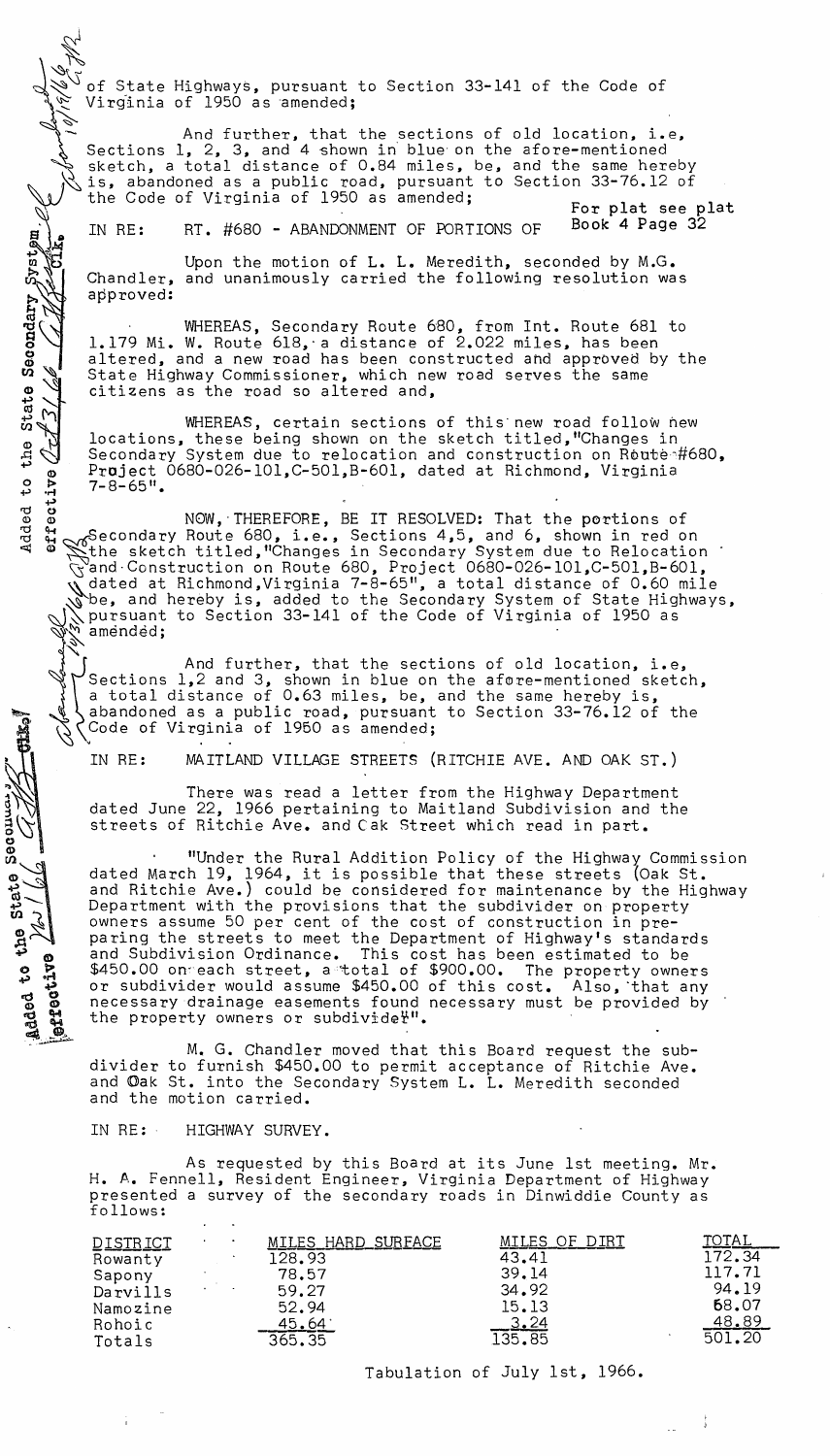## IN RE: HEALTH DEPARTMENT BUDGET - ADDITIONAL APPROPRIATION FOR MEDICARE.

------- ----------

Dr. W. R. Ferguson, Director of Health, appeared before the Board and requested a supplemental appropriation in the amount of \$165.12 to compensate for added expenses due to the Medicare program,

 $\mathbb{D}$   $\mathbb{C}$   $\mathbb{C}$   $\mathbb{C}$   $\mathbb{C}$   $\mathbb{C}$   $\mathbb{C}$   $\mathbb{C}$   $\mathbb{C}$   $\mathbb{C}$   $\mathbb{C}$   $\mathbb{C}$   $\mathbb{C}$   $\mathbb{C}$   $\mathbb{C}$   $\mathbb{C}$   $\mathbb{C}$   $\mathbb{C}$   $\mathbb{C}$   $\mathbb{C}$   $\mathbb{C}$   $\mathbb{C}$   $\mathbb{C}$   $\mathbb{C}$   $\mathbb{$ 

L. L. Meredith moved that the Health Department Budget for 1966-67 be increased \$165.12 to a total of \$7,720.12. M. G. Chandler seconded. The motion carried.

IN RE: TOWN OF MCKENNEY - WATER AND SEWER LINES UNDER #85.

Mayor Paul F. Myers and councilman M. E. Elder appeared before the Board requesting that the Board of Supervisors participate with the Town on a 50/50 basis in sharing the cost of installing water and SBwer pipes under Interstate #85 at McKenney as recommended by R. Stuart Royer and Associates in a survey dated December 22, 1965. Estimated cost of said project would total approximately \$13,000.00,

M. G. Chandler moved that request be tabled for further consideration. L. L. Meredith seconded. The motion was defeated.

P. E. Hauser moved that the Board of Supervisors participate with the Town of McKenney in installing water and sewer lines under Interstate #85 before the construction of Interstate #85 is completed on a 50/50 basis at a total estimated cost of \$13,000, Dinwiddie County's share being \$6,500. S. E. Winn seconded and the motion carried - 3 votes for, 2 votes against ( S. E. Winn, P. E. Hauser, and A. M. Smith voted "aye", L. L. Meredith, M.G. Chandler voted "naye").

IN RE: HOSPITAL CONTRACT - MEDICAL COLLEGE OF VIRGINIA.

A new contract effective July 1, 1966 to July 1, 1967, with the Medical College of Virginia for the treatment of indigent persons at the rate of \$33.15 per patient day having been presented,

Motion was duly made and carried that this contract be and hereby is approved by this Board and the Chairman is directed to execute same.

IN RE: HOSPITAL CONTRACT - UNIVERSITY OF VIRGINIA.

A new contract effective July 1, 1966 to July 1, 1967, with the University of Virginia for the treatment of indigent persons at the rate of \$33.15 per patient day having been presented,

Motion was duly made and carried that this contract be and hereby is approved by this Board and the Chairman is directed to execute same.

IN RE: WELFARE DEPARTMENT BUDGET - ADDITIONAL APPROPRIATION YEAR 1966-67.

w. A. Rawls, Welfare Social Worker, appeared before the Board represenating the Welfare Superintendent and requested that the Welfare Budget for 1966-67 be increased from \$90,410 to \$92,840, due to increase allocations from the Commonwealth.

M. G. Chandler moved that the Welfare Budget for the fiscal year 1966-67 be increased to \$92,840'as requested. L. L. Meredith seconded. The motion carried.

IN RE: SHORT TERM LOAN.

÷f.

医多角膜炎 的复数医外侧

 $\frac{1}{2}$  $\frac{\mathcal{F}_{\mathcal{G}}}{\mathcal{G}_{\mathcal{G}}^2}$  .

Under the provisions of Section 22-120 of the Code of Virginia as amended and upon motion of L. L. Meredith, seconded by M. G. Chandler, and properly carried the Board of Supervisors authorized the School Board to borrow additional funds by a short term loan if deemed necessary to meet expenses and upon consultation with the Treasurer.

ATTEST C. John Bernald

<u>a Man G</u> Chairman

BOOK 5 PAGE 210 7/6/66